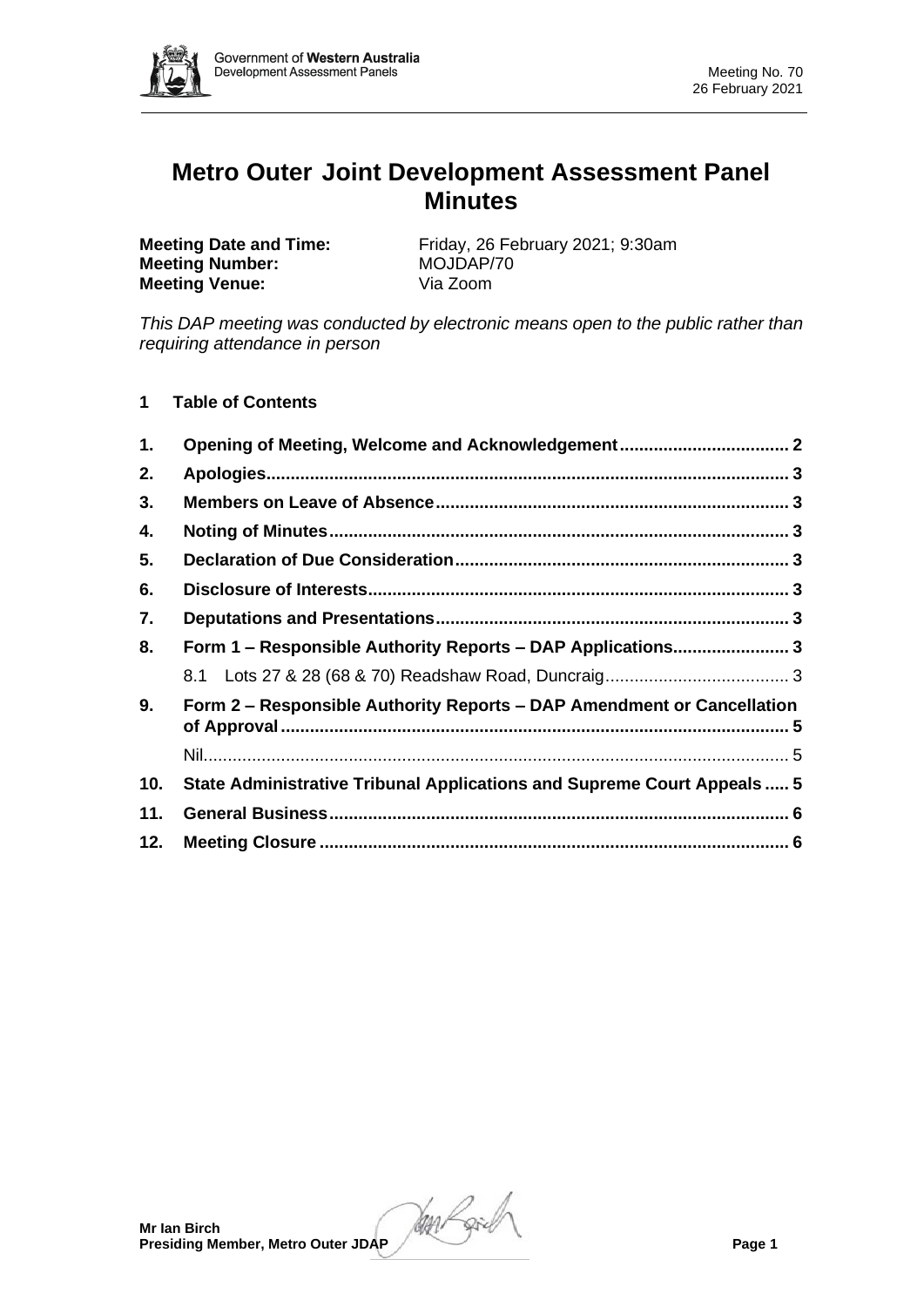

# **Attendance**

# **DAP Members**

Mr Ian Birch (Presiding Member) Ms Sheryl Chaffer (Deputy Presiding Member) Mr Jason Hick (Third Specialist Member) Cr Philippa Taylor (Local Government Member, City of Joondalup) Cr Nigel Jones (Local Government Member, City of Joondalup)

# **Officers in attendance**

Mr Chris Leigh (City of Joondalup) Mr Jonathon Creedon (City of Joondalup)

# **Minute Secretary**

Ms Megan Ventris (DAP Secretariat) Mr Christopher Dodson (DAP Secretariat)

#### **Applicants and Submitters**

Mr Alessandro Stagno (Planning Solutions) Mr Malcolm Mackay (Mackay Urban Design) Mr Rob Rowell (Correda Property Group) Mr Josh Racovelli (Gold Capital) Ms Kate Byrne Ms Susan Peterson

#### **Members of the Public / Media**

There was 1 member of the public in attendance.

# <span id="page-1-0"></span>**1. Opening of Meeting, Welcome and Acknowledgement**

The Presiding Member declared the meeting open at 9:34am on 26 February 2021 and acknowledged the traditional owners and paid respect to Elders past and present of the land on which the meeting was being held.

The Presiding Member announced the meeting would be run in accordance with the DAP Standing Orders 2020 under the *Planning and Development (Development Assessment Panels) Regulations 2011.*

# **1.1 Announcements by Presiding Member**

The Presiding Member advised that in accordance with Section 5.16 of the DAP Standing Orders 2020 which states *'A person must not use any electronic, visual or audio recording device or instrument to record the proceedings of the DAP meeting unless the Presiding Member has given permission to do so.',* the meeting would not be recorded.

In response to the COVID-19 situation, this meeting was convened via electronic means. Members were reminded to announce their name and title prior to speaking.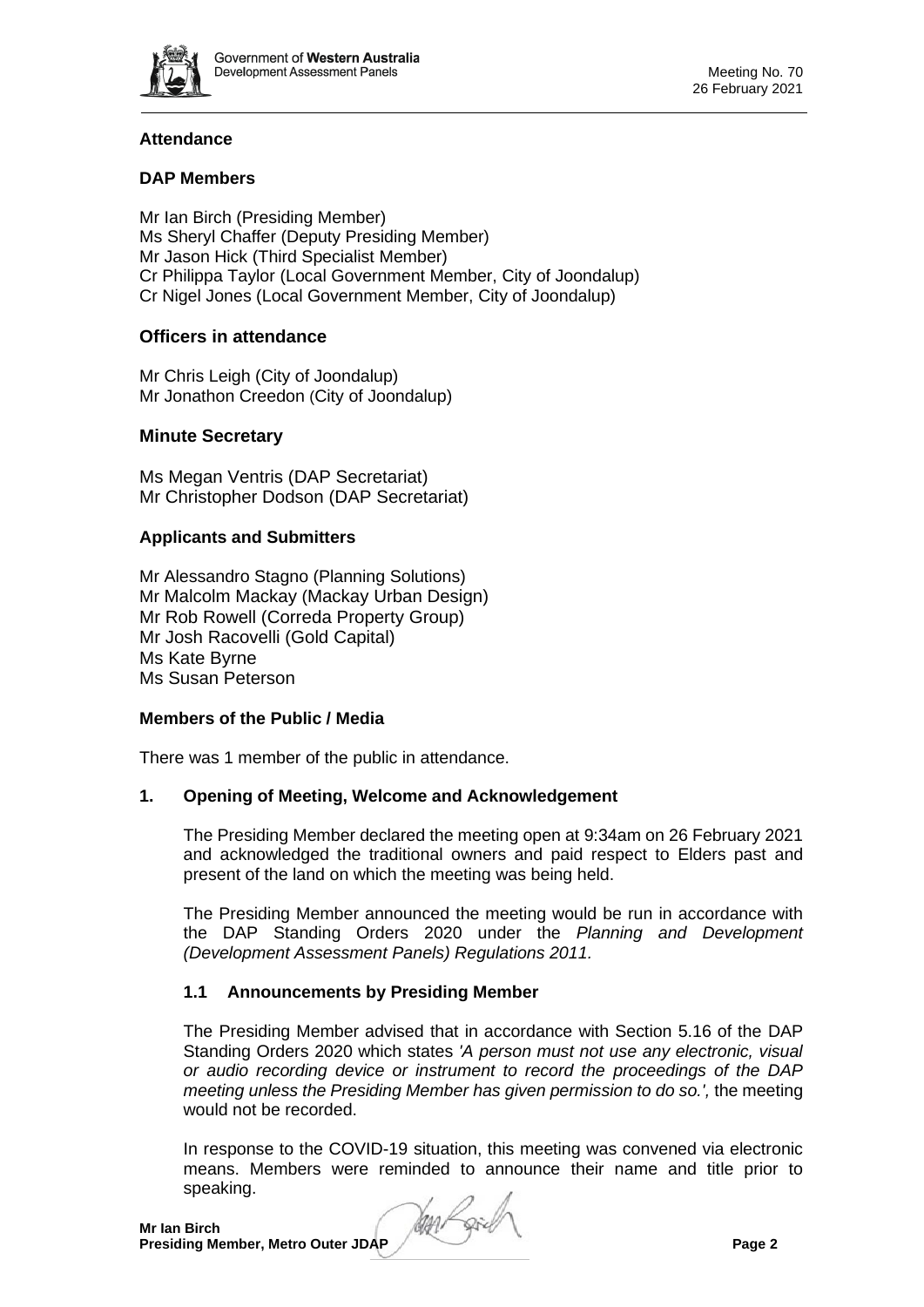

# <span id="page-2-0"></span>**2. Apologies**

Cr Suzanne Thompson (Local Government Member, City of Joondalup)

# <span id="page-2-1"></span>**3. Members on Leave of Absence**

Nil.

# <span id="page-2-2"></span>**4. Noting of Minutes**

DAP members noted that signed minutes of previous meetings are available on the [DAP website.](https://www.dplh.wa.gov.au/about/development-assessment-panels/daps-agendas-and-minutes)

# <span id="page-2-3"></span>**5. Declaration of Due Consideration**

All members declared that they had duly considered the documents.

# <span id="page-2-4"></span>**6. Disclosure of Interests**

Nil.

# <span id="page-2-5"></span>**7. Deputations and Presentations**

- **7.1** Ms Kate Byrne addressed the DAP against the recommendation for the application at Item 8.1 and responded to questions from the panel.
- **7.2** Mr Malcolm Mackay (Mackay Urban Design) addressed the DAP against the recommendation, but in support of the application at Item 8.1 and responded to questions from the panel.
- **7.3** Mr Alessandro Stagno (Planning Solutions) addressed the DAP against the recommendation, but in support of the application at Item 8.1 and responded to questions from the panel.
- **7.4** The City of Joondalup Officers addressed the DAP in relation to the application at Item 8.1 and responded to questions from the panel.

# <span id="page-2-6"></span>**8. Form 1 – Responsible Authority Reports – DAP Application**s

# <span id="page-2-7"></span>**8.1 Lots 27 & 28 (68 & 70) Readshaw Road, Duncraig**

| Development Description: | <b>Child Care Premises</b>          |
|--------------------------|-------------------------------------|
| Applicant:               | <b>Planning Solutions</b>           |
| Owner:                   | Lot 27: Mr G Fitzgerald & Mrs A M E |
|                          | Fitzgerald                          |
|                          | Lot 28: Mrs J MacDonald             |
| Responsible Authority:   | City of Joondalup                   |
| DAP File No:             | DAP/20/01852                        |

# **REPORT RECOMMENDATION**

**Moved by: Cr Philippa Taylor <b>Seconded by: Cr Nigel Jones** 

That the Metro Outer JDAP resolves to: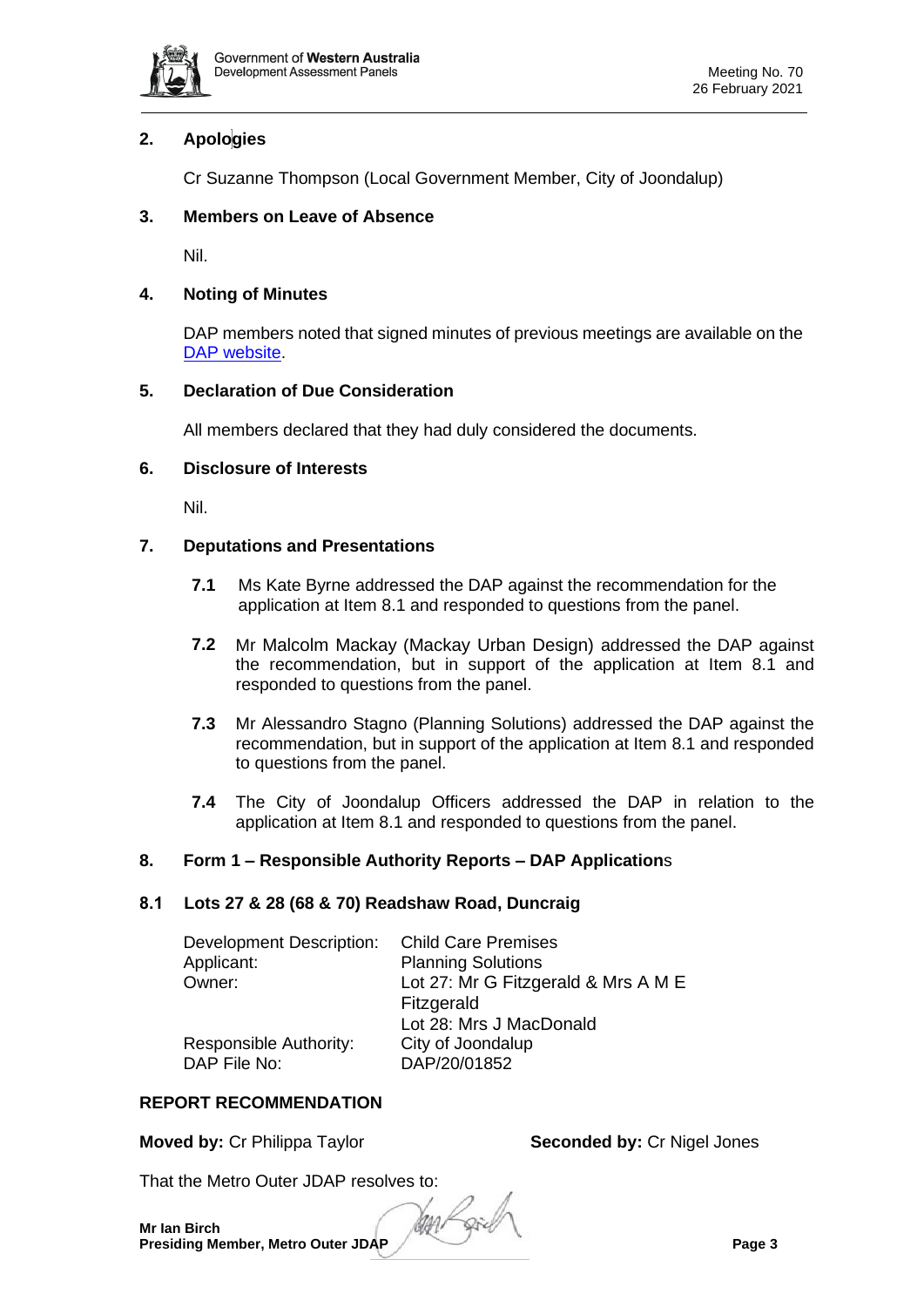

1. **Defer** DAP Application reference DAP/20/01852 and accompanying plans (dated 7 January 2020) in accordance with Clause 68 of Schedule 2 (Deemed Provisions) of the *Planning and Development (Local Planning Schemes) Regulations 2015*, and the provisions of the City of Joondalup Local Planning Scheme No. 3, for the following reasons:

#### **Reasons:**

- 1. The enable the applicant to submit revised plans that;
	- a) Adequately address the advice and recommendations of the Joondalup Design Reference Panel in relation to height, bulk, scale, orientation, appearance and landscaping of the development; and
	- b) Enhance the compatibility of the development with the residential streetscape by reviewing the overall architectural response to the development and providing a more cohesive appearance to the building and roofline.
	- c) Enhance the amenity of the streetscape by reviewing the landscaping response to the development where visible from the street, including considering retention of the large Eucalyptus tree along the corner truncation lot boundary.
- 2. To enable the responsible authority's design reference panel to review design changes.
- 3. To enable the responsible authority to undertake public consultation on a revised design.
- 4. To enable the responsible authority to prepare a revised RAR following receipt and assessment of the submitted revised plans referred to above.

# **AMENDING MOTION**

**Moved by: Ms Sheryl Chaffer <b>Seconded by:** Mr Jason Hick

*The following amendments were made en bloc:*

i) That the preamble be amended to read as follows:

*Defer DAP Application reference DAP/20/01852 for a period of 4 weeks in accordance with section 5.10.1a of the DAP Standing Orders 2020 and accompanying plans (dated 7 January 2020) in accordance with Clause 68 of Schedule 2 (Deemed Provisions) of the Planning and Development (Local Planning Schemes) Regulations 2015, and the provisions of the City of Joondalup Local Planning Scheme No. 3, for the following reasons:*

**REASON:** To set a timeframe for reconsideration and put wording into the standard format.

ii) That reason no. 1 c) be amended to read as follows:

*Enhance the amenity of the streetscape by reviewing the landscaping response to the development where visible from the street, including considering retention of the large Eucalyptus tree along the corner truncation lot boundary.*

Die

MA1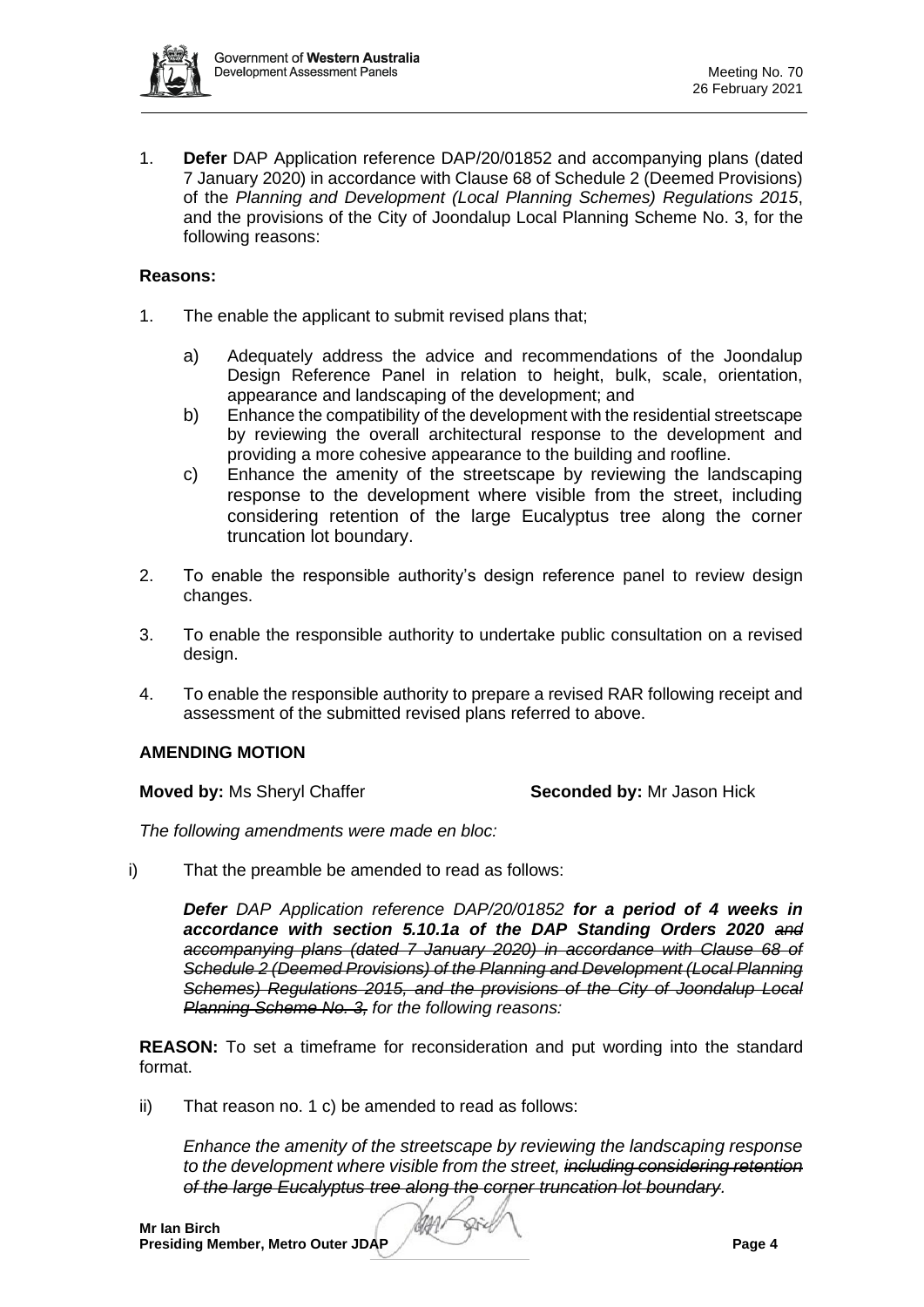

**REASON:** The tree is located on the subject site and there is no specific authority in the City's planning regulations that would support a requirement for its retention. Further, members noted the applicant's arborist report concerning the condition of the tree and accepted concerns raised that it could pose a safety risk to children in the play area.

iii) That reason no. 2 be deleted and the remaining reasons be renumbered accordingly.

**REASON:** The City's Design Review Panel has considered design changes since the preparation of the Responsible Authority Report.

# **The Amending Motion was put and CARRIED UNANIMOUSLY.**

# **REPORT RECOMMENDATION (AS AMENDED)**

1. **Defer** DAP Application reference DAP/20/01852 for a period of 4 weeks in accordance with section 5.10.1a of the DAP Standing Orders 2020 for the following reasons:

#### **Reasons:**

- 1. The enable the applicant to submit revised plans that;
	- a) Adequately address the advice and recommendations of the Joondalup Design Reference Panel in relation to height, bulk, scale, orientation, appearance and landscaping of the development; and
	- b) Enhance the compatibility of the development with the residential streetscape by reviewing the overall architectural response to the development and providing a more cohesive appearance to the building and roofline.
	- c) Enhance the amenity of the streetscape by reviewing the landscaping response to the development where visible from the street.
- 2. To enable the responsible authority to undertake public consultation on a revised design.
- 3. To enable the responsible authority to prepare a revised RAR following receipt and assessment of the submitted revised plans referred to above.

# **The Report Recommendation (as amended) was put and CARRIED UNANIMOUSLY.**

**REASON:** With recent revisions to the design, it is apparent that the City's Design Review Panel are now supportive, however, as outlined in the Responsible Authority Report (RAR), these revisions should be the subject of a further RAR before the matter is determined.

#### <span id="page-4-0"></span>**9. Form 2 – Responsible Authority Reports – DAP Amendment or Cancellation of Approval**

Nil.

# <span id="page-4-2"></span><span id="page-4-1"></span>**10. State Administrative Tribunal Applications and Supreme Court Appeals**